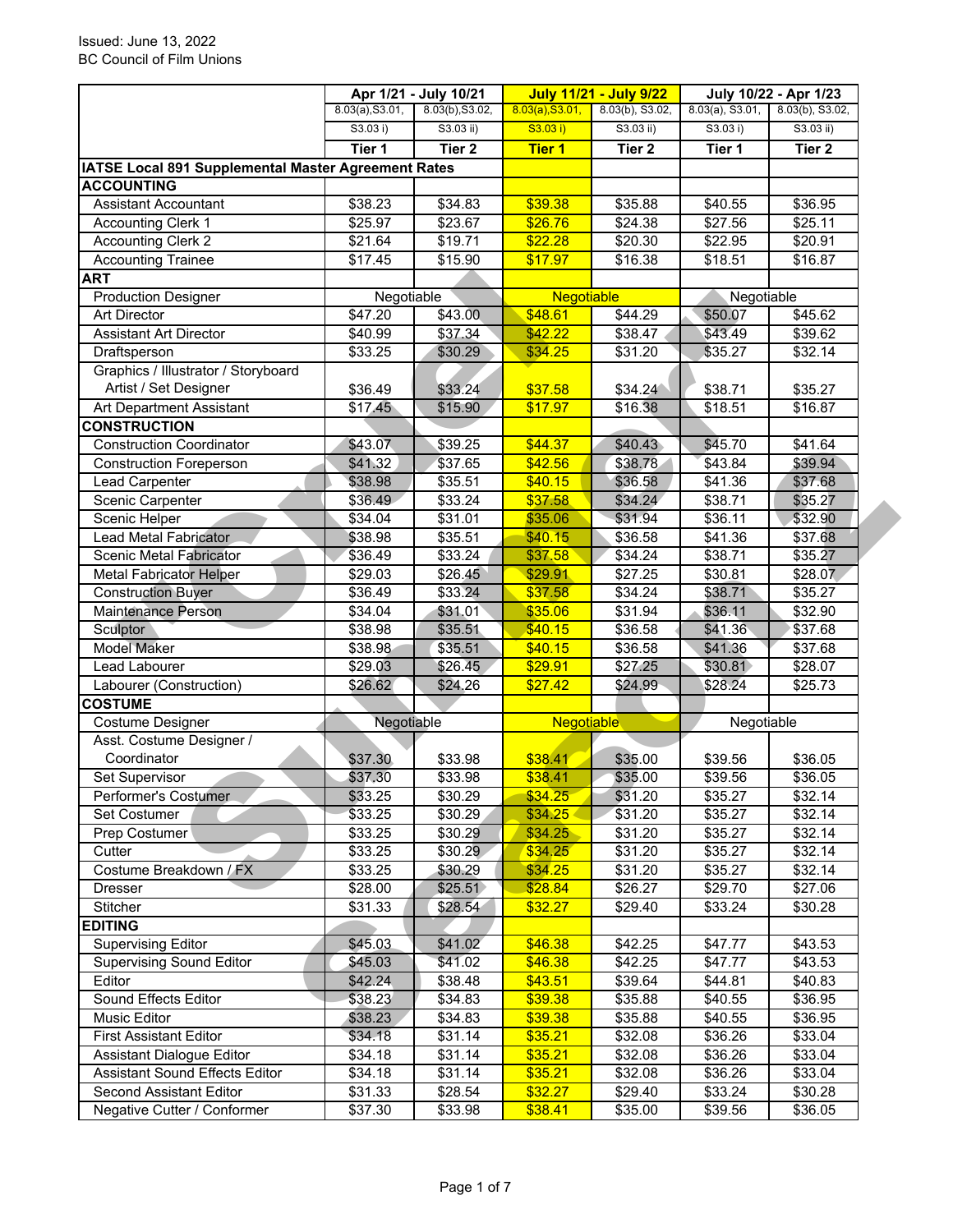|                                                                                                                                           |                     | Apr 1/21 - July 10/21 |                 | <b>July 11/21 - July 9/22</b> | July 10/22 - Apr 1/23 |                    |
|-------------------------------------------------------------------------------------------------------------------------------------------|---------------------|-----------------------|-----------------|-------------------------------|-----------------------|--------------------|
|                                                                                                                                           | 8.03(a), S3.01,     | 8.03(b), S3.02,       | 8.03(a), S3.01, | 8.03(b), S3.02,               | $8.03(a)$ , S3.01,    | $8.03(b)$ , S3.02, |
|                                                                                                                                           | S3.03 i)            | S3.03 ii)             | S3.03 i)        | $S3.03$ ii)                   | S3.03 i)              | S3.03 ii)          |
|                                                                                                                                           | Tier 1              | Tier <sub>2</sub>     | <b>Tier 1</b>   | Tier <sub>2</sub>             | Tier 1                | Tier 2             |
| IATSE Local 891 Supplemental Master Agreement Rates (continued)                                                                           |                     |                       |                 |                               |                       |                    |
| FIRST AID / CRAFT SERVICE                                                                                                                 |                     |                       |                 |                               |                       |                    |
| First Aid / Craft Service                                                                                                                 | \$38.23             | \$34.83               | \$39.38         | \$35.88                       | \$40.55               | \$36.95            |
| <b>First Aid</b>                                                                                                                          | \$31.33             | \$28.54               | \$32.27         | \$29.40                       | \$33.24               | \$30.28            |
| <b>Craft Service</b>                                                                                                                      | \$29.03             | \$26.45               | \$29.91         | \$27.25                       | \$30.81               | \$28.07            |
| <b>GREENS</b>                                                                                                                             |                     |                       |                 |                               |                       |                    |
| Head Greensperson                                                                                                                         | \$38.23             | \$34.83               | \$39.38         | \$35.88                       | \$40.55               | \$36.95            |
| Best Person (Lead Person)                                                                                                                 | \$34.18             | \$31.14               | \$35.21         | \$32.08                       | \$36.26               | \$33.04            |
| Greensperson                                                                                                                              | \$31.33             | \$28.54               | \$32.27         | \$29.40                       | \$33.24               | \$30.28            |
| <b>Greens Helper</b>                                                                                                                      | \$28.00             | \$25.51               | \$28.84         | \$26.27                       | \$29.70               | \$27.06            |
| <b>GRIPS</b>                                                                                                                              |                     |                       |                 |                               |                       |                    |
| Key Grip                                                                                                                                  | $\overline{$38.23}$ | \$34.83               | \$39.38         | \$35.88                       | \$40.55               | \$36.95            |
| Second Grip                                                                                                                               | \$34.18             | \$31.14               | \$35.21         | \$32.08                       | \$36.26               | \$33.04            |
| Lead Grip / Setup                                                                                                                         | \$34.18             | \$31.14               | \$35.21         | \$32.08                       | \$36.26               | \$33.04            |
| Dolly Operator                                                                                                                            | \$34.18             | \$31.14               | \$35.21         | \$32.08                       | \$36.26               | \$33.04            |
| Rigging Grip                                                                                                                              | \$33.25             | \$30.29               | \$34.25         | \$31.20                       | \$35.27               | \$32.14            |
| Grip                                                                                                                                      | \$31.33             | \$28.54               | \$32.27         | \$29.40                       | \$33.24               | \$30.28            |
| <b>HAIR</b>                                                                                                                               |                     |                       |                 |                               |                       |                    |
| Hair Department Head                                                                                                                      | \$38.23             | \$34.83               | \$39.38         | \$35.88                       | \$40.55               | \$36.95            |
| <b>Assistant Hairstylist</b>                                                                                                              | \$34.18             | \$31.14               | \$35.21         | \$32.08                       | \$36.26               | \$33.04            |
| Second Assistant Hairstylist                                                                                                              | \$31.33             | \$28.54               | \$32.27         | \$29.40                       | \$33.24               | \$30.28            |
| <b>LIGHTING / ELECTRICS</b>                                                                                                               |                     |                       |                 |                               |                       |                    |
| <b>Head Lighting Technician</b>                                                                                                           | \$38.23             | \$34.83               | \$39.38         | \$35.88                       | \$40.55               | \$36.95            |
| <b>Assistant Head Lighting</b>                                                                                                            |                     |                       |                 |                               |                       |                    |
| Technician                                                                                                                                | \$34.18             | \$31.14               | \$35.21         | \$32.08                       | \$36.26               | \$33.04            |
| <b>Lighting Board Operator</b>                                                                                                            | \$34.18             | \$31.14               | \$35.21         | \$32.08                       | \$36.26               | \$33.04            |
| Head Rigging Lighting Technician                                                                                                          | \$34.18             | \$31.14               | \$35.21         | \$32.08                       | \$36.26               | \$33.04            |
| Generator Operator                                                                                                                        | \$34.18             | \$31.14               | \$35.21         | \$32.08                       | \$36.26               | \$33.04            |
| Lighting Technician /                                                                                                                     |                     |                       |                 |                               |                       |                    |
| Lamp Operator*                                                                                                                            | \$31.33             | \$28.54               | \$32.27         | \$29.40                       | \$33.24               | \$30.28            |
| Set Wire Technician                                                                                                                       | \$33.25             | \$30.29               | \$34.25         | \$31.20                       | \$35.27               | \$32.14            |
| Any Lighting Technician who is assigned to operate balloon lighting shall receive \$0.80 per hour more than the Lighting Technician rate. |                     |                       |                 |                               |                       |                    |
| <b>MAKE-UP</b>                                                                                                                            |                     |                       |                 |                               |                       |                    |
| <b>Special Makeup Effects</b>                                                                                                             | Negotiable          |                       | Negotiable      |                               | Negotiable            |                    |
| Makeup Department Head                                                                                                                    | \$38.23             | \$34.83               | \$39.38         | \$35.88                       | \$40.55               | \$36.95            |
| <b>First Assistant Makeup Artist</b>                                                                                                      | \$34.18             | \$31.14               | \$35.21         | \$32.08                       | \$36.26               | \$33.04            |
| Second Assistant Makeup Artist                                                                                                            | \$31.33             | \$28.54               | \$32.27         | \$29.40                       | \$33.24               | \$30.28            |
| Third Assistant Makeup Artist                                                                                                             | \$21.24             | \$19.35               | \$21.88         | \$19.93                       | \$22.54               | \$20.53            |
| <b>PAINTING</b>                                                                                                                           |                     |                       |                 |                               |                       |                    |
| <b>Paint Coordinator</b>                                                                                                                  | \$42.55             | \$38.77               | \$43.83         | \$39.93                       | \$45.14               | \$41.13            |
| Lead Painter                                                                                                                              | \$38.98             | \$35.51               | \$40.15         | \$36.58                       | \$41.36               | \$37.68            |
| Scenic Artist                                                                                                                             | \$38.98             | \$35.51               | \$40.15         | \$36.58                       | \$41.36               | \$37.68            |
| Sign Painter / Fabricator                                                                                                                 | \$38.98             | \$35.51               | \$40.15         | \$36.58                       | \$41.36               | \$37.68            |
| <b>Automotive Sprayer</b>                                                                                                                 | \$38.98             | \$35.51               | \$40.15         | \$36.58                       | \$41.36               | \$37.68            |
| <b>Scenic Painter</b>                                                                                                                     | \$36.49             | \$33.24               | \$37.58         | \$34.24                       | \$38.71               | \$35.27            |
| <b>Wallpaper Hanger</b>                                                                                                                   | \$36.49             | \$33.24               | \$37.58         | \$34.24                       | \$38.71               | \$35.27            |
| Plasterer                                                                                                                                 | \$36.49             | \$33.24               | \$37.58         | \$34.24                       | \$38.71               | \$35.27            |
| Set Painter                                                                                                                               | \$34.66             | \$31.58               | \$35.70         | \$32.53                       | \$36.77               | \$33.51            |
| Paint Labourer                                                                                                                            | \$26.62             | \$24.26               | \$27.42         | \$24.99                       | \$28.24               | \$25.73            |
| <b>PRODUCTION OFFICE</b>                                                                                                                  |                     |                       |                 |                               |                       |                    |
| <b>Production Office Coordinator</b>                                                                                                      | \$38.23             | \$34.83               | \$39.38         | \$35.88                       | \$40.55               | \$36.95            |
| Asst. Production Coordinator                                                                                                              | \$34.18             | \$31.14               | \$35.21         | \$32.08                       | \$36.26               | \$33.04            |
| 2nd Asst. Production Coord.                                                                                                               | \$19.08             | \$17.38               | \$19.66         | \$17.91                       | \$20.25               | \$18.45            |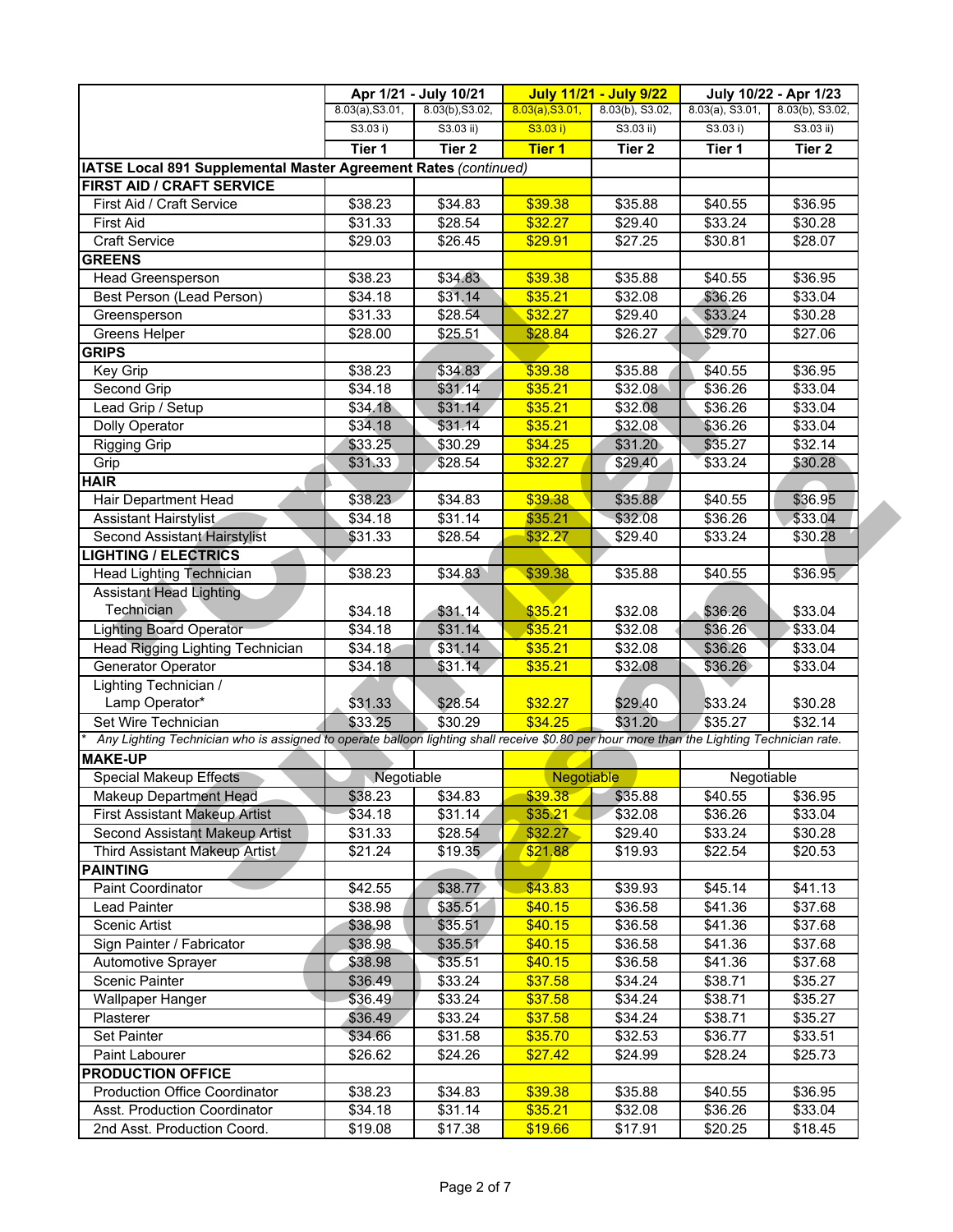|                                                                 |                     | Apr 1/21 - July 10/21 |                    | <b>July 11/21 - July 9/22</b> | July 10/22 - Apr 1/23 |                     |  |
|-----------------------------------------------------------------|---------------------|-----------------------|--------------------|-------------------------------|-----------------------|---------------------|--|
|                                                                 | 8.03(a), S3.01,     | 8.03(b), S3.02,       | 8.03(a), S3.01,    | 8.03(b), S3.02,               | $8.03(a)$ , S3.01,    | 8.03(b), S3.02,     |  |
|                                                                 | S3.03 i)            | $S3.03$ ii)           | S3.03 i)           | $S3.03$ ii)                   | S3.03 i)              | $S3.03$ ii)         |  |
|                                                                 | Tier 1              | Tier <sub>2</sub>     | <b>Tier 1</b>      | Tier <sub>2</sub>             | Tier 1                | Tier 2              |  |
| IATSE Local 891 Supplemental Master Agreement Rates (continued) |                     |                       |                    |                               |                       |                     |  |
| <b>PROPS</b>                                                    |                     |                       |                    |                               |                       |                     |  |
| <b>Property Master</b>                                          | \$38.23             | \$34.83               | \$39.38            | \$35.88                       | \$40.55               | \$36.95             |  |
| <b>Assistant Property Master</b>                                | \$37.30             | \$33.98               | \$38.41            | \$35.00                       | \$39.56               | \$36.05             |  |
| Props Buyer                                                     | \$34.04             | \$31.01               | \$35.06            | \$31.94                       | \$36.11               | \$32.90             |  |
| Props                                                           | \$31.33             | \$28.54               | \$32.27            | \$29.40                       | \$33.24               | \$30.28             |  |
| <b>SCRIPT SUPERVISORS / CONTINUITY COORDINATOR</b>              |                     |                       |                    |                               |                       |                     |  |
| Script Supevisor /                                              |                     |                       |                    |                               |                       |                     |  |
| Continuity Coord.                                               | \$38.23             | \$34.83               | \$39.38            | \$35.88                       | \$40.55               | \$36.95             |  |
| Assistant to Script Supervisor /                                |                     |                       |                    |                               |                       |                     |  |
| <b>Continuity Coordinator</b>                                   | \$21.56             | \$19.65               | \$22.21            | \$20.24                       | \$22.88               | \$20.84             |  |
| <b>SET DECORATING</b>                                           |                     |                       |                    |                               |                       |                     |  |
| <b>Set Decorator</b>                                            | $\overline{$38.23}$ | \$34.83               | \$39.38            | \$35.88                       | \$40.55               | \$36.95             |  |
| <b>Assistant Set Decorator</b>                                  | \$35.46             | \$32.31               | \$36.52            | \$33.28                       | \$37.62               | \$34.28             |  |
| Set Buyer                                                       | \$33.25             | \$30.29               | \$34.25            | \$31.20                       | \$35.27               | \$32.14             |  |
| <b>Lead Dresser</b>                                             | \$32.26             | \$29.39               | \$33.23            | \$30.27                       | \$34.23               | \$31.18             |  |
| <b>On-Set Dresser</b>                                           | \$32.26             | \$29.39               | \$33.23            | \$30.27                       | \$34.23               | \$31.18             |  |
| <b>Set Dresser</b>                                              | \$31.33             | \$28.54               | \$32.27            | \$29.40                       | \$33.24               | \$30.28             |  |
| Draper / Upholsterer                                            | \$31.33             | \$28.54               | \$32.27            | \$29.40                       | \$33.24               | \$30.28             |  |
| <b>Assistant Set Dresser</b>                                    | \$25.97             | \$23.67               | \$26.76            | \$24.38                       | \$27.56               | \$25.11             |  |
| <b>SOUND</b>                                                    |                     |                       |                    |                               |                       |                     |  |
| Mixer (Production and Dubbing)                                  | \$49.74             | \$45.32               | \$51.24            | \$46.68                       | \$52.78               | \$48.08             |  |
| Boom Operator                                                   | \$41.80             | \$38.08               | \$43.05            | \$39.22                       | \$44.33               | \$40.39             |  |
| Sound Assistant                                                 | \$31.33             | \$28.54               | \$32.27            | \$29.40                       | \$33.24               | \$30.28             |  |
| <b>Public Address Operator</b>                                  | \$31.33             | \$28.54               | \$32.27            | \$29.40                       | \$33.24               | \$30.28             |  |
| Playback Operator                                               | \$31.33             | \$28.54               | \$32.27            | \$29.40                       | \$33.24               | \$30.28             |  |
| Sound Maintenance                                               | \$31.33             | \$28.54               | \$32.27            | \$29.40                       | \$33.24               | \$30.28             |  |
| <b>SPECIAL EFFECTS</b>                                          |                     |                       |                    |                               |                       |                     |  |
| Special Effects Coordinator                                     | \$42.26             | \$38.51               | \$43.53            | \$39.66                       | \$44.84               | $\overline{$}40.85$ |  |
| <b>First Assistant Special Effects</b>                          | \$38.23             | \$34.83               | \$39.38            | \$35.88                       | \$40.55               | \$36.95             |  |
| <b>Special Effects Assistant</b>                                | \$33.25             | \$30.29               | \$34.25            | \$31.20                       | \$35.27               | \$32.14             |  |
| Special Effects Labourer                                        | \$26.62             | \$24.26               | \$27.42            | \$24.99                       | \$28.24               | \$25.73             |  |
| <b>VIDEO</b>                                                    |                     |                       |                    |                               |                       |                     |  |
| Video Sound Mixer                                               | \$38,23             | \$34.83               | \$39.38            | \$35.88                       | \$40.55               | \$36.95             |  |
| Video Lighting Director                                         | \$38.23             | \$34.83               | \$39.38            | \$35.88                       | \$40.55               | \$36.95             |  |
| Video Script Supervisor                                         | \$38.23             | \$34.83               | \$39.38            | \$35.88                       | \$40.55               | \$36.95             |  |
| Colourist                                                       | \$38.23             | \$34.83               | \$39.38            | \$35.88                       | \$40.55               | \$36.95             |  |
| <b>VISUAL EFFECTS</b>                                           |                     |                       |                    |                               |                       |                     |  |
| VFX Artists (Weekly Flat Rate - up to 12 Hours/Day)             |                     |                       |                    |                               |                       |                     |  |
| VFX Artist - Level 1                                            | \$1,883.14          | \$1,883.14            | \$1,939.63         | \$1,939.63                    | \$1,997.82            | \$1,997.82          |  |
| VFX Artist - Level 2                                            | \$1,748.63          | \$1,748.63            | \$1,801.09         | \$1,801.09                    | \$1,855.12            | \$1,855.12          |  |
| VFX Artist - Level 3                                            | \$1,436.51          | \$1,436.51            | $\sqrt{$1,479.61}$ | \$1,479.61                    | \$1,524.00            | \$1,524.00          |  |
| VFX Technicians (Weekly Flat Rate - up to 12 Hours/Day)         |                     |                       |                    |                               |                       |                     |  |
| VFX Technician - Level 1                                        | \$1,748.63          | \$1,748.63            | \$1,801.09         | \$1,801.09                    | \$1,855.12            | \$1,855.12          |  |
| VFX Technician - Level 2                                        | \$1,436.51          | \$1,436.51            | \$1,479.61         | \$1,479.61                    | \$1,524.00            | \$1,524.00          |  |
| VFX Artists (Hourly rate for overtime purposes)                 |                     |                       |                    |                               |                       |                     |  |
| VFX Artist - Level 1                                            | \$26.90             | \$26.90               | \$27.71            | \$27.71                       | \$28.54               | \$28.54             |  |
| VFX Artist - Level 2                                            | \$24.98             | \$24.98               | \$25.73            | \$25.73                       | \$26.50               | \$26.50             |  |
| VFX Artist - Level 3                                            | \$20.52             | \$20.52               | \$21.14            | \$21.14                       | \$21.77               | \$21.77             |  |
| VFX Technicians (Hourly rate for overtime purposes)             |                     |                       |                    |                               |                       |                     |  |
| VFX Technician - Level 1                                        | \$24.98             | \$24.98               | \$25.73            | \$25.73                       | \$26.50               | \$26.50             |  |
| VFX Technician - Level 2                                        | \$20.52             | \$20.52               | \$21.14            | \$21.14                       | \$21.77               | \$21.77             |  |
|                                                                 |                     |                       |                    |                               |                       |                     |  |